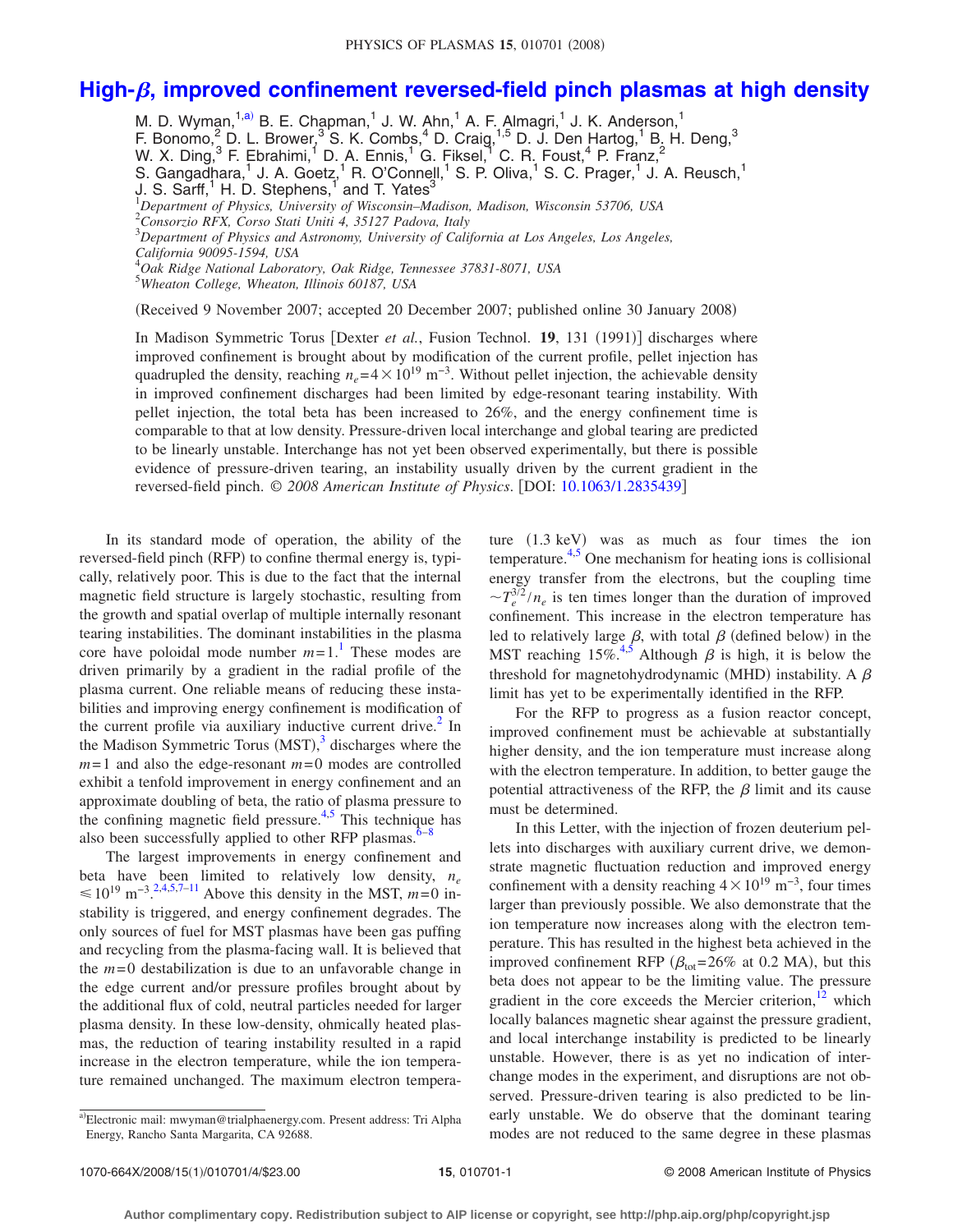as they are at lower density and pressure. Hence, the normally current-gradient-driven tearing instability may now be driven in part by the pressure gradient.

The plasmas described here were produced in the MST, with a plasma minor radius of 0.5 m and a major radius of 1.5 m. In this work, we apply pellet injection to discharges with toroidal plasma currents of 0.2 and 0.5 MA. The pellet injector, built by Oak Ridge National Laboratory, is a pipe gun device $13$  consisting of four barrels, in each of which a deuterium pellet is formed and launched. The pellets travel along straight guide tubes aimed at the plasma center, and they enter the plasma 30° poloidally above the outboard midplane. The pellets are propelled by high-pressure gas and/or a mechanical punch. The gas-propelled (fast) pellets reach a velocity of  $\sim$ 1200 m/s, while the punch-propelled (slow) pellets reach velocities of 100– 200 m/s. Frozen pellet injection has also been applied to other RFPs such as ETA-BETA  $II$ ,<sup>[14](#page-3-10)</sup> ZT-40M,<sup>15</sup> RFX,<sup>16[,17](#page-3-13)</sup> and TPE-RX.<sup>18</sup> In the case of RFX and TPE-RX, pellet fueling was used in conjunction with auxiliary inductive parallel current drive resulting in transient improvements in energy confinement for RFX and increased densities during improved confinement for TPE-RX.

We achieve the largest density and temperatures at 0.5 MA. Data from a typical pellet-fueled, improved confinement 0.5 MA plasma are shown in Fig. [1.](#page-1-0) Auxiliary current drive begins at  $t = 10$  ms with two 1.6-mm-diam pellets injected shortly thereafter, with velocities of 167 and 1150 m/s. The slower pellet arrives at 10.3 ms, while the faster pellet arrives at 11.4 ms. Both the  $m=0$  and  $m=1$  magnetic fluctuations drop due to the auxiliary current drive. Magnetic fluctuation amplitudes are measured by a toroidal array of magnetic pickup coils at the plasma surface. Shown in Figs.  $1(b)$  $1(b)$  and  $1(c)$  are the rms sums of the dominant core-resonant  $(m=1, n=8-14)$  and edge resonant  $(m=0, n$  $=1-5$ ) fluctuations, where a cessation of bursts at 14 ms indicates the start of improved confinement, shortly after the ablation of both pellets. Fluctuation reduction at this density has not been possible without pellet injection. A hallmark of previous auxiliary current drive experiments was the rise in electron temperature during improved confinement, usually doubling or tripling, without a concurrent increase in ion temperature.<sup>4</sup> However, as shown in Fig.  $1(d)$  $1(d)$ , the ion temperature  $T_i(r/a=0.2)$  increases along with the electron temperature during the improved confinement period, which, when considering the higher density, results in a sixfold increase in ion thermal energy. This is believed to be due in part to the order-of-magnitude decrease in the electron-ion coupling time. Of course,  $T_i$  need not necessarily have increased in these plasmas, as ion energy loss could have increased as well. The ion temperature is measured by chargeexchange recombination spectroscopy looking at  $C^{+5}$  ions<sup>19</sup> that are tightly coupled to the bulk deuterons. The electron temperature is measured using soft-x-ray tomography. $^{20}$  The drop in  $D_{\alpha}$  shown in Fig. [1](#page-1-0)(e) indicates a drop in recycling and in the particle source. There is no gas puffing applied during the time window shown.

Measured with an 11-chord interferometer, $^{21}$  the evolution of the electron density profile in an improved confinement discharge with pellet injection is shown in Fig. [2.](#page-2-0) The

<span id="page-1-0"></span>

FIG. 1. Waveforms for a 0.5 MA improved confinement discharge with two 1.6-mm-diam pellets injected at roughly 11 ms showing (a) the central lineaveraged density, (b) poloidal  $(m=1, n=8-14)$ , and (c) toroidal  $(m=0, n$  $= 1-5$ ) components of magnetic field fluctuations, (d) the electron and ion temperatures at  $r/a = 0.2$ , and (e) line emission from neutral deuterium. Auxiliary current drive begins at 10 ms. The delay between arrival time and measured density response is consistent with the time it takes for the pellet to deposit material and for that deposition to affect the local density near the measurement (toroidally displaced 160° from the point of injection). Temperature data before 15 ms are unavailable.

data are from a 0.2 MA plasma in which we achieved the largest beta and which will be further analyzed below, but the profile evolution is the same at 0.5 MA. Improved particle confinement, at low and high current, is implied by the stationary density profile and reduction of  $D_{\alpha}$  radiation. The global particle confinement time  $\tau_p = N/(\int S dV - dN/dt)$  $<$  6 ms, where *N*= $\int n_e dV$ , and *S* is the source term, measured using the interferometer and a radial array of  $D_{\alpha}$  detectors.<sup>22</sup> This is comparable to the value  $(\sim 4.7 \text{ ms})$  in low-density improved confinement plasmas.<sup>2</sup>

As summarized in Table [I,](#page-2-1) pellet injection and improved confinement lead to a total beta of 17% in high current discharges and 26% at low current, where  $\beta_{\text{tot}}$  $=$   $\langle p \rangle / [B^2(a)/2\mu_0]$ , and  $\langle p \rangle = \int pdV / \int dV$ , where  $p = n_e T_e$  $+n_i T_i$ . For the calculation of both beta and energy confinement time, electron temperature profiles were measured using a multipoint Thomson scattering diagnostic. $^{24}$  Due to the lower electron temperature at high density, the Ohmic input power is greater, and beta is increased. At both high and low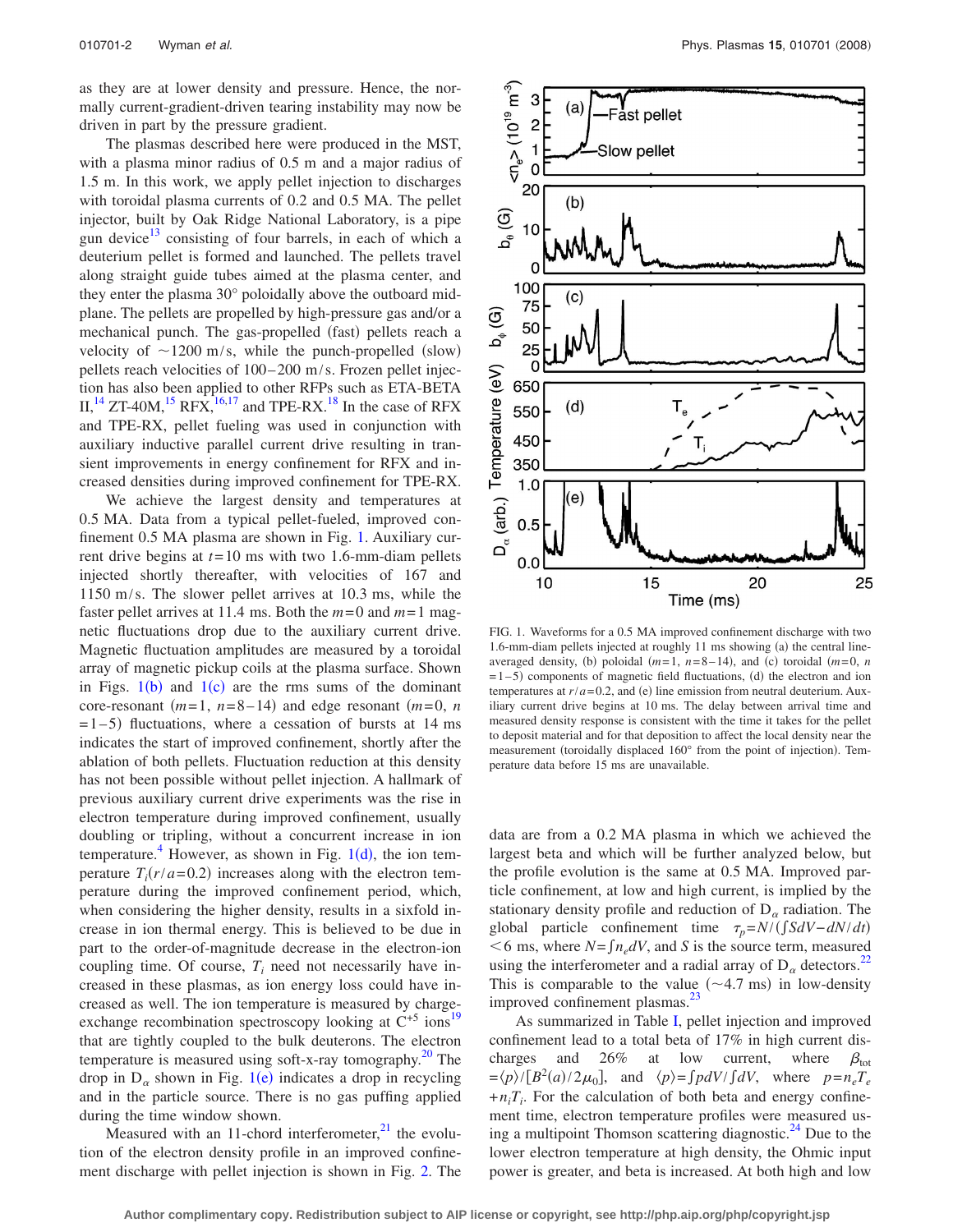<span id="page-2-0"></span>

FIG. 2. Electron density profile evolution before and during improved confinement with pellet injection for a 0.2 MA discharge. During *t*  $= 10$  to 13 ms, a single slow pellet is ablating (only one pellet was injected). Improved confinement begins at 15 ms.

current, the ion component of beta is larger in pellet-fueled discharges.

The energy confinement time is given by  $\tau_F$  $=\int W_{th} dV / \int (P_{oh} - dW_{th}/dt) dV$ , where  $W_{th} = 3/2p$ . In pelletfueled improved confinement plasmas,  $\tau_F$  exceeds that for standard plasmas  $(1 \text{ ms})$  and is within a factor of 2 of the best-measured confinement at low density (10 ms). The ohmic input power  $P_{oh}$  is calculated using two methods: from measurements of resistivity and the current profile,  $P_{\text{oh}} = \eta J^2$ , and from global power balance,  $P_{\text{oh}} = P_{\text{in}}$  $-dW_{\text{mag}}/dt$ , where the  $P_{\text{in}}$  is the input power, and  $W_{\text{mag}}$  is the stored magnetic energy. The current and magnetic field profiles are reconstructed using the toroidal equilibrium code  $MSTFit<sup>25</sup>$  $MSTFit<sup>25</sup>$  $MSTFit<sup>25</sup>$  and are constrained by internal and edge measurements. The neoclassical resistivity is calculated directly from

<span id="page-2-1"></span>TABLE I. Plasma parameters, defined in the text (except for poloidal beta,  $\beta_{\theta} = \langle p \rangle / [B_{\theta}^2(a)/2\mu_0]$ , for discharges with and without pellets and at high and low current. All data were measured during improved confinement at the time of the peak temperature. Low-density data from Ref. [4.](#page-3-3) Only the central electron temperature was measured in the high-*I* , low-*ne* case. Energy and particle confinement times in standard plasmas are  $\sim$  1 ms irrespective of current and density.

|                                              | Low current |               | High current |               |
|----------------------------------------------|-------------|---------------|--------------|---------------|
|                                              | Low $n_e$   | Pellet-fueled | Low $n_e$    | Pellet-fueled |
| $I_{\phi}$ (MA)                              | 0.21        | 0.17          | 0.50         | 0.48          |
| $n_e(0)$ (10 <sup>19</sup> m <sup>-3</sup> ) | 1.0         | 3.5           | 1.0          | 4.0           |
| $T_e(0)$ (eV)                                | 600         | 170           | 1300         | 700           |
| $T_i(0)$ (eV)                                | 200         | 190           | 350          | 600           |
| $\beta_{\rm tot}$ (%)                        | 15          | 26            | ~1           | 17            |
| $\beta_{\theta}$ (%)                         | 18          | 40            | ~1           | 21            |
| $\tau_F$ (ms)                                | 10          | 5             | N/A          | 7             |
| $\tau_p$ (ms)                                | 4.7         | 4.3           | N/A          | 5.5           |

<span id="page-2-2"></span>

FIG. 3. Pressure gradient profiles and calculated growth rates of pressure driven modes. The pressure gradient profile for a low current, pellet fueled discharge is plotted with the associated Mercier limit  $[\nabla p_{\text{Mercier}}]$  $=-rB_{\phi}^{2}/(32\pi)(q'/q)^{2}/(1-q^{2})$ ] in (a). For the critical pressure gradient, *B*<sub> $\phi$ </sub> is the toroidal field, *q* is the safety factor, and  $q' = dq/dr$ . In (b) the calculated growth rates for  $m=1$  and  $m=3$  modes are plotted vs resonance location with  $\tau_A \sim 1$   $\mu$ s. All modes are resistive and pressure driven.

measurements of  $T_e$  and  $Z_{\text{eff}}$ .  $Z_{\text{eff}}$  is measured in 0.5 MA discharges to increase from 2.1 to 2.9 during improved confinement. For the high current case, the two methods yield an energy confinement time of 7 ms. The confinement time at low current is estimated to be 5 ms, calculated with  $Z_{\text{eff}}$  assumed to be 2, limited measurements of the current profile, and without measurement of the  $dT/dt$  term in  $dW_{th}/dt$ .

At high beta, the pressure gradient is expected to become a larger source of energy for instability. At low  $I_p$  (0.2 MA), the pressure gradient during pellet-fueled discharges exceeds the Mercier criterion<sup>12</sup> inside of  $r/a = 0.4$  [Fig. [3](#page-2-2)(a)]. Past experimental work in the stellarator has shown that exceeding the Mercier criterion does not result in deleterious instability.<sup>26</sup> However, this is the first instance of the pressure gradient exceeding the Mercier criterion in the RFP, confirming recent theoretical work predicting that the criterion would not represent a fundamental limit for the  $RFP<sup>27</sup>$  Linear resistive MHD stability calculations predict that localized, Mercier-like (high-n) interchange modes resonant in the core are unstable with growth times  $\leq 200 \mu s$ , as shown in Fig.  $3(b)$  $3(b)$  for  $m=3$  modes. Although instabilities are predicted, we do not observe any effects that would be endemic to interchange activity, e.g., flattening of the pressure profile, indicating that either the modes are saturated at low amplitude or that the spatial scale of any effect is smaller than we can resolve.